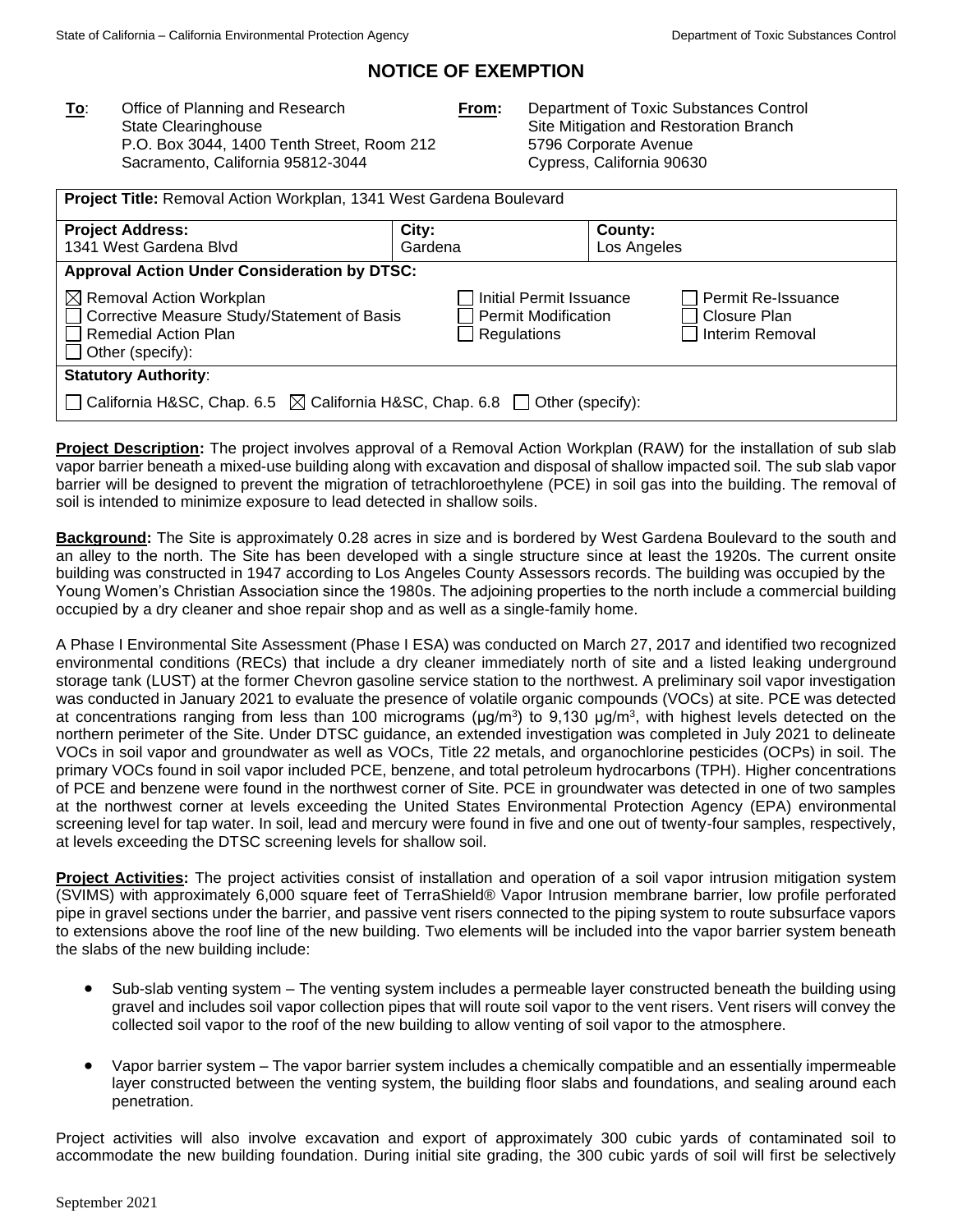removed to a depth of 2 feet and then stockpiled and sampled for lab analysis of TPH, PCE, VOCs, and OCPs to allow for proper and appropriate disposal at a licensed landfill.

Dust control will be accomplished by water sprays or other means to minimize offsite soil dust transport. The site entrance will be constructed with rumble strips or a surface of rock cobbles to minimize dirt transport from truck tires.

Soil excavated and stockpiled temporarily onsite will be placed on heavy duty plastic (e.g., 10 mil Visqueen® or equivalent) sheeting, covered with plastic sheeting, and secured in a manner to prevent transport as dust or direct exposure prior to leaving the site. All contaminated soil placed on and covered with plastic will be bermed to prevent run on and runoff of stormwater. The contaminated soil will then be containerized into drums or roll-off bins. Prior to removing contaminated soil from the site, permits from and arrangements with the approved disposal facilities will be procured. The soil will be loaded into roll-off bins or into dump trucks, transported by an approved waste hauler and disposed of at an appropriate landfill facility. Upon completion of loading the stockpiled soil for off-site transport, the plastic sheeting will also be collected and placed in a truck for transport to an approved disposal facility.

Approximately 22 truck trips will be required for transporting the contaminated soil to an approved disposal facility. The overall cleanup activities are anticipated to require approximately 6 weeks to complete.

## **Name of Public Agency Approving Project:** Department of Toxic Substances Control

## **Name of Person or Agency Carrying Out Project**: SBD Real Estate Four, LLC

## **Exempt Status:** (check one)

Ministerial [PRC, Sec. 21080(b)(1); CCR, Sec. 15268]

 $\Box$  Declared Emergency [PRC, Sec. 21080(b)(3); CCR, Sec. 15269(a)]

Emergency Project [PRC, Sec. 21080(b)(4); CCR, Sec.15269(b)(c)]

 $\boxtimes$  Categorical Exemption: [CCR Title 14, Sec. 15330]

Statutory Exemptions: [State Code Section Number]

Common Sense Exemption [CCR, Sec. 15061(b)(3)]

**Exemption Title:** Minor Actions Taken to Prevent, Minimize, Stabilize, Mitigate, or Eliminate the Release or Threat of Release of Hazardous Waste or Hazardous Substance.

## **Reasons Why Project is Exempt:**

- 1. The project is a minor cleanup action to be taken to prevent, minimize, stabilize, mitigate, or eliminate the release or threat of release of a hazardous waste and substance.
- 2. The project is a removal action costing \$1 million or less.
- 3. The project will not have a significant effect on the environment due to unusual circumstances.
- 4. The project will not result in damage to scenic resources, including but not limited to, trees, historic buildings, rock outcroppings, or similar resources, within a highway officially designated as a state scenic highway.
- 5. The project will not cause a substantial adverse change in the significance of a historical resource.
- 6. The project will not require onsite use of a hazardous waste incinerator or thermal treatment unit.
- 7. The project will not require the relocation of residences or businesses.
- 8. The project will not involve the potential release into the air of volatile organic compounds as defined in Health and Safety Code section 25123.6. (Permits for the SVE system will be obtained from SCAQMD).
- 9. The cumulative impact of successive projects of the same type on the same place, over time, if there are any, will not be significant.
- 10. The project will be consistent with applicable State and local environmental permitting requirements.

Evidence to support the above reasons is documented in the project file record, available for inspection at:

Department of Toxic Substances Control Site Mitigation and Restoration Branch 5796 Corporate Avenue Cypress, California 90630

DTSC EnviroStor website: https://www.envirostor.dtsc.ca.gov/public/profile\_report.asp?global\_id=60003114